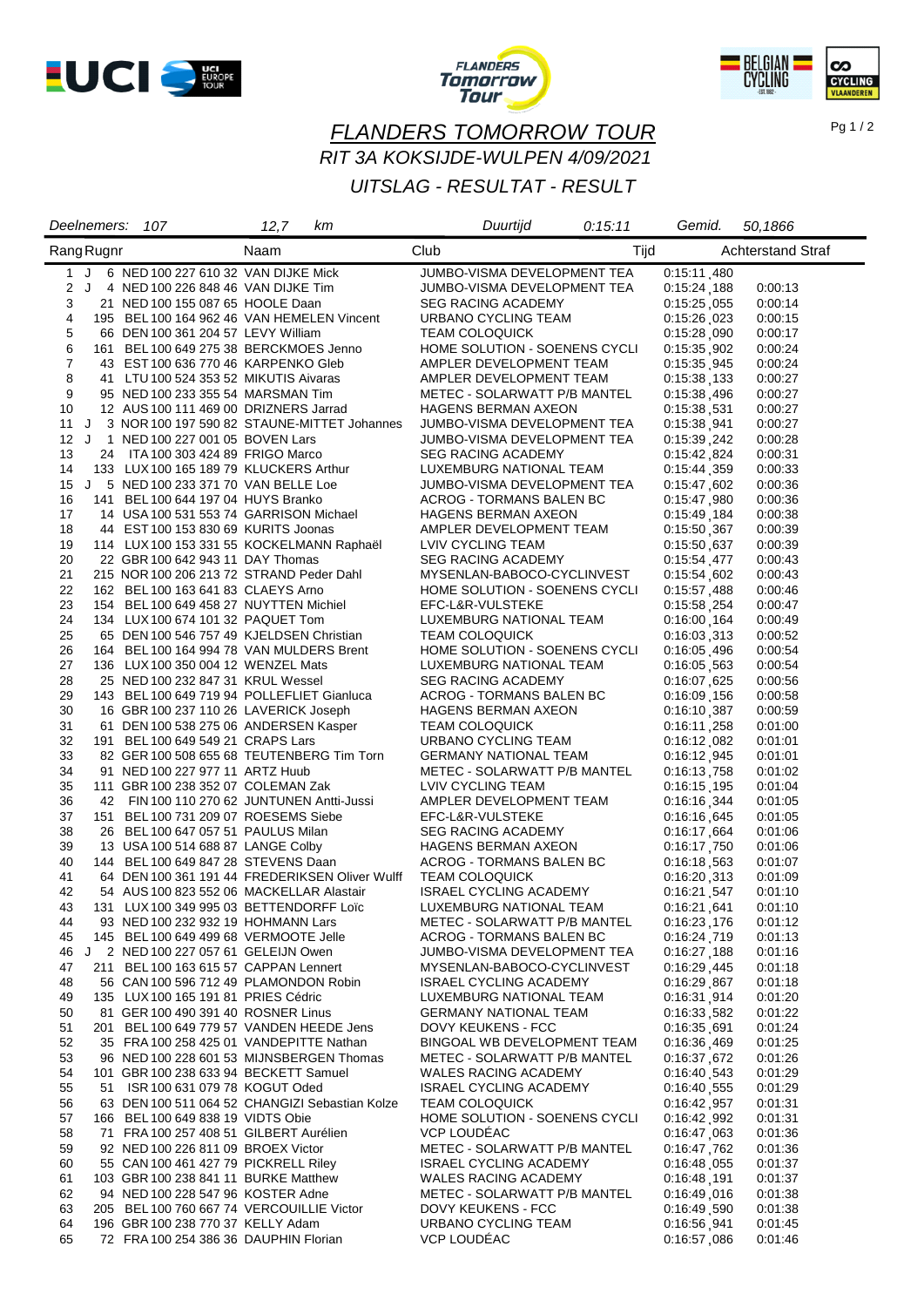





Pg 2 / 2

## *FLANDERS TOMORROW TOUR RIT 3A KOKSIJDE-WULPEN 4/09/2021*

## *UITSLAG - RESULTAT - RESULT*

|     | Deelnemers: | 107 | 12,7                                     | km                                           | Duurtijd                                                        | 0:15:11 | Gemid.      | 50,1866                  |
|-----|-------------|-----|------------------------------------------|----------------------------------------------|-----------------------------------------------------------------|---------|-------------|--------------------------|
|     | Rang Rugnr  |     | Naam                                     |                                              | Club                                                            | Tijd    |             | <b>Achterstand Straf</b> |
| 66  |             |     | 105 GBR 100 238 589 50 ROBERTS Owain     |                                              | WALES RACING ACADEMY                                            |         | 0:16:57.637 | 0.01.46                  |
| 67  |             |     | 153 BEL 100 649 715 90 LAURYSSEN Yorben  |                                              | EFC-L&R-VULSTEKE                                                |         | 0:16:57,809 | 0.01.46                  |
| 68  |             |     | 106 GBR 100 646 546 25 TRUELOVE William  |                                              | <b>WALES RACING ACADEMY</b>                                     |         | 0:16:58.133 | 0.01.47                  |
| 69  |             |     | 73 FRA 100 235 191 47 JOLLY Maxime       |                                              | VCP LOUDÉAC                                                     |         | 0:16:58.883 | 0:01:47                  |
| 70  |             |     | 46 LTU 100 524 350 49 BITINAS Mantas     |                                              | AMPLER DEVELOPMENT TEAM                                         |         | 0:16:59.609 | 0:01:48                  |
| 71  |             |     | 186 NED 100 234 160 83 LUITEN Niels      |                                              | INDULEK - DOLTCINI - DERITO CYC                                 |         | 0:17:00.273 | 0:01:49                  |
| 72  |             |     | 146 BEL 100 164 137 94 HAEX Joris        |                                              | <b>ACROG - TORMANS BALEN BC</b>                                 |         | 0:17:01.512 | 0:01:50                  |
| 73  |             |     | 212 BEL 100 156 752 81 CASSAERT Loran    |                                              | MYSENLAN-BABOCO-CYCLINVEST                                      |         | 0:17:02.223 | 0:01:51                  |
| 74  |             |     | 75 FRA 100 156 982 20 LIMOUSIN Maxime    |                                              | VCP LOUDÉAC                                                     |         | 0:17:02.398 | 0:01:51                  |
| 75  |             |     | 76 FRA 100 272 475 83 PLUSQUELLEC Yann   |                                              | VCP LOUDÉAC                                                     |         | 0:17:02.660 | 0:01:51                  |
| 76  |             |     |                                          | 204 BEL 100 164 875 56 VANDEN HEEDE Niels    | <b>DOVY KEUKENS - FCC</b>                                       |         | 0:17:07,723 | 0:01:56                  |
| 77  |             |     | 193 BEL 100 649 328 91 DE WEERT Robbe    |                                              | URBANO CYCLING TEAM                                             |         | 0:17:09,742 | 0:01:58                  |
| 78  |             |     | 165 BEL 100 649 877 58 VERGOTE Diel      |                                              | HOME SOLUTION - SOENENS CYCLI                                   |         | 0:17:12.609 | 0:02:01                  |
| 79  |             |     |                                          | 206 BEL 100 649 704 79 VERSTEGEN Kenneth     | <b>DOVY KEUKENS - FCC</b>                                       |         | 0:17:13.719 | 0:02:02                  |
| 80  |             |     | 11 USA 100 155 072 50 DAVIS Cole         |                                              | <b>HAGENS BERMAN AXEON</b>                                      |         | 0:17:14.426 | 0:02:03                  |
| 81  |             |     | 104 GBR 100 644 173 77 JAMES-MORRIS Liam |                                              | <b>WALES RACING ACADEMY</b>                                     |         | 0:17:16,902 | 0:02:05                  |
| 82  |             |     | 202 BEL 100 913 919 66 CORIJN Gianni     |                                              | DOVY KEUKENS - FCC                                              |         | 0:17:21,328 | 0:02:10                  |
| 83  |             |     | 53 ISR 100 597 180 32 TENE Rotem         |                                              | <b>ISRAEL CYCLING ACADEMY</b>                                   |         | 0:17:22,262 | 0.02:11                  |
| 84  |             |     | 194 BEL 100 157 909 74 KAESEMANS Jasper  |                                              | URBANO CYCLING TEAM                                             |         | 0:17:24.066 | 0:02:13                  |
| 85  |             |     | 184 BEL 100 163 772 20 DECUYPERE Nathan  |                                              | INDULEK - DOLTCINI - DERITO CYC                                 |         | 0:17:27.508 | 0:02:16                  |
| 86  |             |     |                                          | 31 BEL 100 832 107 25 DE VILLE DE GOYET Ivan | BINGOAL WB DEVELOPMENT TEAM                                     |         | 0:17:33.273 | 0:02:22                  |
| 87  |             |     | 203 BEL 100 164 140 00 HANNE Milan       |                                              | DOVY KEUKENS - FCC                                              |         | 0:17:33.273 | 0:02:22                  |
| 88  |             |     | 124 NOR 100 196 099 46 SØRBØ Magnus      |                                              | RINGERIKS-KRAFT                                                 |         | 0:17:38.184 | 0:02:27                  |
| 89  |             |     | 185 BEL 100 164 203 63 HOUTEKIER Justin  |                                              | INDULEK - DOLTCINI - DERITO CYC                                 |         | 0:17:40,652 | 0:02:29                  |
| 90  |             |     | 125 NOR 100 195 534 63 TJØTTA Martin     |                                              | RINGERIKS-KRAFT                                                 |         | 0:17:40.762 | 0:02:29                  |
| 91  |             |     |                                          | 163 BEL 100 649 464 33 VANGHELUWE Warre      | HOME SOLUTION - SOENENS CYCLI                                   |         | 0:17:40.930 | 0.02.29                  |
| 92  |             |     | 181 BEL 100 650 077 64 CLAUS Benoît      |                                              | INDULEK - DOLTCINI - DERITO CYC                                 |         | 0:17:44,688 | 0:02:33                  |
| 93  |             |     |                                          | 112 LTU 100 161 288 58 JANUŠKEVICIUS Mantas  | LVIV CYCLING TEAM                                               |         | 0:17:48,324 | 0:02:37                  |
| 94  |             |     | 142 BEL 100 163 598 40 BROUWERS Arno     |                                              | ACROG - TORMANS BALEN BC                                        |         | 0:17:52,359 | 0:02:41                  |
| 95  |             |     |                                          | 123 NOR 100 205 346 78 SKRETTEBERG Mathias   | RINGERIKS-KRAFT                                                 |         | 0:17:54 336 | 0:02:43                  |
| 96  |             |     | 182 BEL 100 163 659 04 COLLIE Lars       |                                              | INDULEK - DOLTCINI - DERITO CYC                                 |         | 0:17:55,840 | 0.02:44                  |
| 97  |             |     | 115 GBR 100 161 315 85 ROBINSON Oliver   |                                              | LVIV CYCLING TEAM                                               |         | 0:17:59,168 | 0:02:48                  |
| 98  |             |     | 33 BEL 100 525 895 42 FASTRES Noah       |                                              | BINGOAL WB DEVELOPMENT TEAM                                     |         | 0:18:03.219 | 0:02:52                  |
| 99  |             |     | 121 NOR 100 200 502 84 FJELDSTAD Øyvind  |                                              | RINGERIKS-KRAFT                                                 |         | 0:18:06.379 | 0:02:55                  |
| 100 |             |     | 15 USA 100 162 071 65 JONES Simon        |                                              | HAGENS BERMAN AXEON                                             |         | 0:18:06.488 | 0:02:55                  |
| 101 |             |     | 52 ISR 100 565 503 74 DAVIDZON Lahav     |                                              | <b>ISRAEL CYCLING ACADEMY</b>                                   |         | 0:18:10.191 | 0:02:59                  |
| 102 |             |     |                                          | 152 BEL 100 649 635 10 VANDENBULCKE Alex     | EFC-L&R-VULSTEKE                                                |         | 0:18:12,555 | 0:03:01                  |
| 103 |             |     |                                          |                                              | 122 NOR 100 590 347 86 SONGSTAD Jørgen Wergelan RINGERIKS-KRAFT |         | 0:18:20,496 | 0:03:09                  |
| 104 |             |     |                                          | 36 BEL 100 164 793 71 TUSCANO Alessandro     | BINGOAL WB DEVELOPMENT TEAM                                     |         | 0:18:26,395 | 0.03.15                  |
| 105 |             |     | 86 GER 100 443 618 21 DREßLER Luca       |                                              | <b>GERMANY NATIONAL TEAM</b>                                    |         | 0:18:52.645 | 0:03:41                  |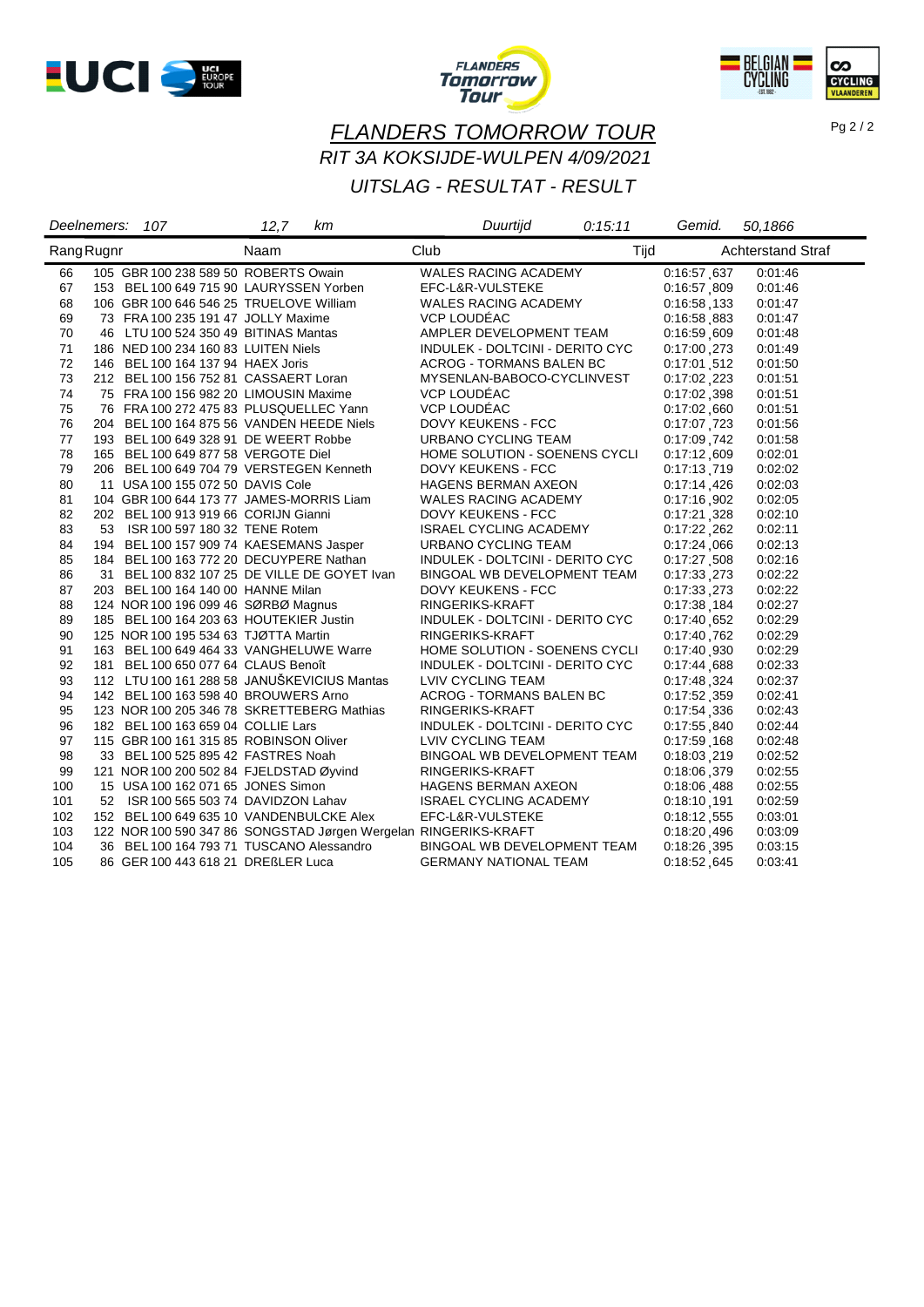



*RIT 3A KOKSIJDE-WULPEN 4/09/2021 Puntenklassement-Classement des points-Points classification (Punten aankomst + Rushes - Points arrivée + Rushes - Points Finish + sprints)*

|    |     | Rang Rugnr Naam-Nom      | Ploeg-Equipe                         | <b>Punten-Points</b> |
|----|-----|--------------------------|--------------------------------------|----------------------|
|    |     | 6 VAN DIJKE Mick         | JUMBO-VISMA DEVELOPMENT TEAM         | 15                   |
| 2  |     | 4 VAN DIJKE Tim          | JUMBO-VISMA DEVELOPMENT TEAM         | 14                   |
| 3  | 21  | <b>HOOLE Daan</b>        | <b>SEG RACING ACADEMY</b>            | 13                   |
| 4  | 195 | VAN HEMELEN Vincent      | URBANO CYCLING TEAM                  | 12                   |
| 5  |     | 66 LEVY William          | <b>TEAM COLOQUICK</b>                | 11                   |
| 6  | 161 | <b>BERCKMOES Jenno</b>   | HOME SOLUTION - SOENENS CYCLING TEAM | 10                   |
|    |     | 43 KARPENKO Gleb         | AMPLER DEVELOPMENT TEAM              | 9                    |
| 8  | 41  | <b>MIKUTIS Aivaras</b>   | AMPLER DEVELOPMENT TEAM              | 8                    |
| 9  | 95  | <b>MARSMAN Tim</b>       | METEC - SOLARWATT P/B MANTEL         |                      |
| 10 |     | 12 DRIZNERS Jarrad       | <b>HAGENS BERMAN AXEON</b>           | 6                    |
| 11 |     | 3 STAUNE-MITTET Johannes | JUMBO-VISMA DEVELOPMENT TEAM         | 5                    |
| 12 |     | 1 BOVEN Lars             | JUMBO-VISMA DEVELOPMENT TEAM         | 4                    |
| 13 |     | 24 FRIGO Marco           | <b>SEG RACING ACADEMY</b>            | 3                    |
| 14 | 133 | <b>KLUCKERS Arthur</b>   | LUXEMBURG NATIONAL TEAM              | 2                    |
| 15 |     | 5 VAN BELLE Loe          | JUMBO-VISMA DEVELOPMENT TEAM         |                      |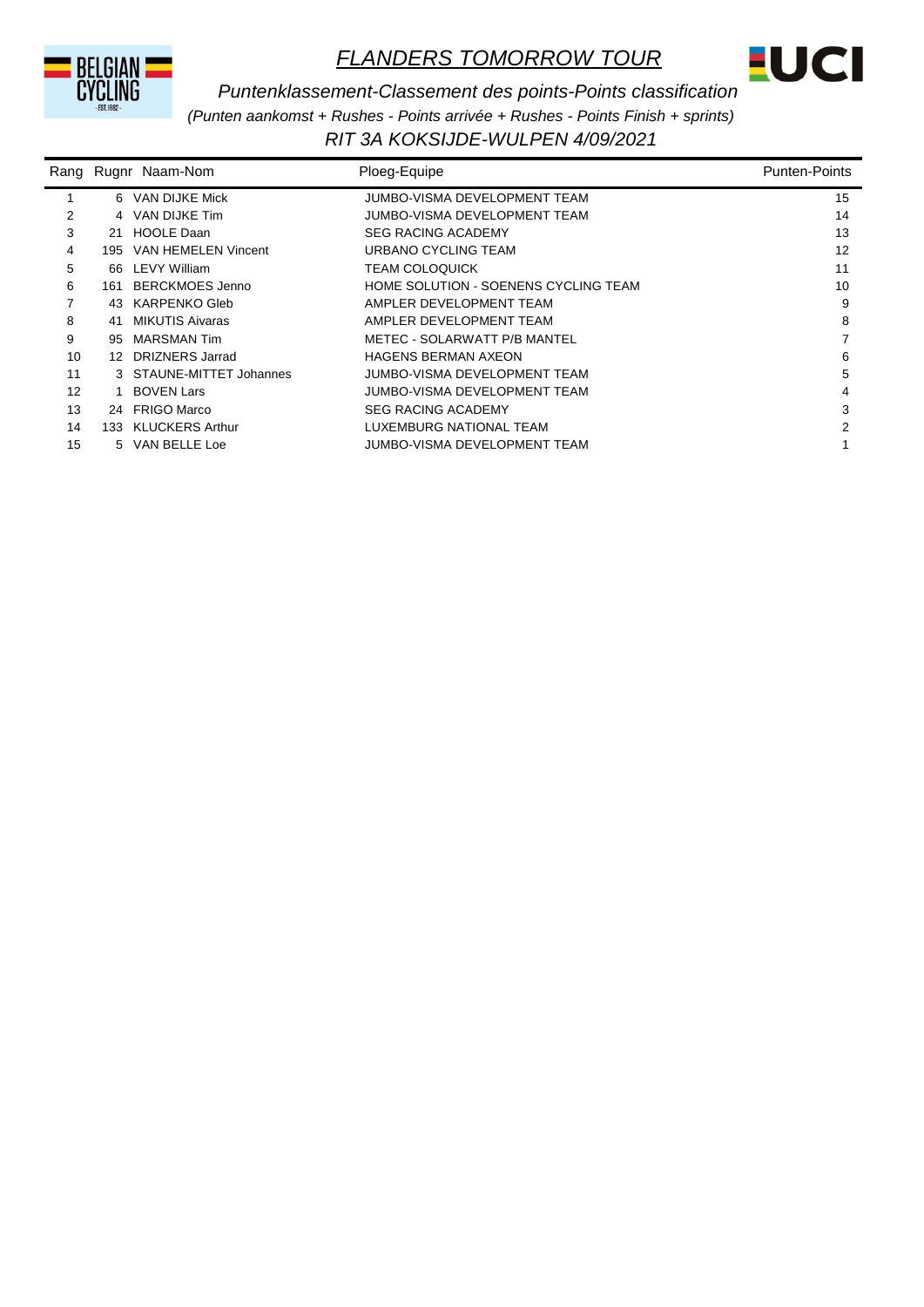





#### *Ploegen klassement-Classement par équipes- Team Classification*

#### *RIT 3A KOKSIJDE-WULPEN 4/09/2021*

| Rank | Team                                     |   | Time    | Places | 1st rider |  |
|------|------------------------------------------|---|---------|--------|-----------|--|
| 1    | <b>JUMBO-VISMA DEVELOPMENT TEAM</b>      | 3 | 0:46:13 | 14     |           |  |
| 2    | <b>SEG RACING ACADEMY</b>                | 3 | 0:47:01 | 36     | 3         |  |
| 3    | AMPLER DEVELOPMENT TEAM                  | 3 | 0:47:03 | 33     |           |  |
| 4    | HOME SOLUTION - SOENENS CYCLING TEAM     | 3 | 0:47:37 | 54     | 6         |  |
| 5    | <b>HAGENS BERMAN AXEON</b>               | 3 | 0:47:37 | 57     | 10        |  |
| 6    | <b>TEAM COLOQUICK</b>                    | 3 | 0:47:42 | 61     | 5         |  |
| 7    | LUXEMBURG NATIONAL TEAM                  | 3 | 0:47:49 | 65     | 14        |  |
| 8    | <b>ACROG - TORMANS BALEN BC</b>          | 3 | 0:48:14 | 85     | 16        |  |
| 9    | METEC - SOLARWATT P/B MANTEL             | 3 | 0:48:14 | 87     | 9         |  |
| 10   | URBANO CYCLING TEAM                      | 3 | 0:48:34 | 100    | 4         |  |
| 11   | EFC-L&R-VULSTEKE                         | 3 | 0:49:11 | 127    | 23        |  |
| 12   | MYSENLAN-BABOCO-CYCLINVEST CT            | 3 | 0:49:25 | 141    | 21        |  |
| 13   | <b>ISRAEL CYCLING ACADEMY</b>            | 3 | 0:49:30 | 145    | 42        |  |
| 14   | <b>LVIV CYCLING TEAM</b>                 | 3 | 0.49.53 | 147    | 19        |  |
| 15   | <b>WALES RACING ACADEMY</b>              | 3 | 0:50:25 | 181    | 54        |  |
| 16   | DOVY KEUKENS - FCC                       | 3 | 0:50:31 | 190    | 51        |  |
| 17   | VCP LOUDÉAC                              | 3 | 0:50:42 | 192    | 58        |  |
| 18   | <b>GERMANY NATIONAL TEAM</b>             | 3 | 0:51:37 | 188    | 33        |  |
| 19   | INDULEK - DOLTCINI - DERITO CYCLING TEAM | 3 | 0:52:07 | 245    | 71        |  |
| 20   | BINGOAL WB DEVELOPMENT TEAM              | 3 | 0.52:12 | 236    | 52        |  |
| 21   | RINGERIKS-KRAFT                          | 3 | 0:53:12 | 273    | 88        |  |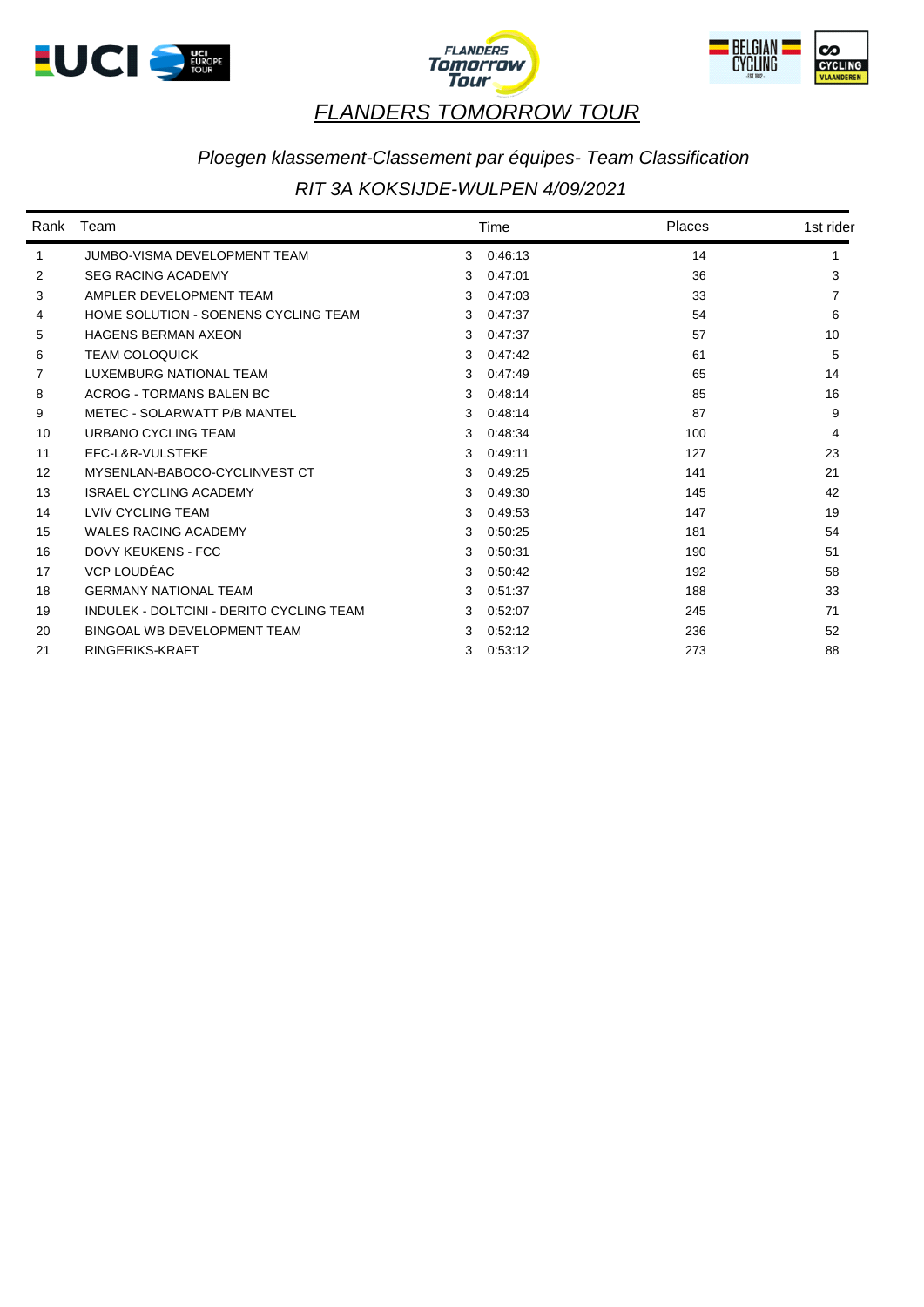

*Opgaves - Abandons - DNF*



| Rugnr                            | Naam-Nom           |            | Ploeg-Equipe   |                     |  |  |
|----------------------------------|--------------------|------------|----------------|---------------------|--|--|
| DNS - Niet gestart - Non partant |                    |            |                |                     |  |  |
| 156                              | VANOVERBERGHE Jens | <b>BEL</b> | 100 156 002 10 | EFC-L&R-VULSTEKE    |  |  |
| 192                              | DE PAUW Len        | BEI        | 100 163 872 23 | URBANO CYCLING TEAM |  |  |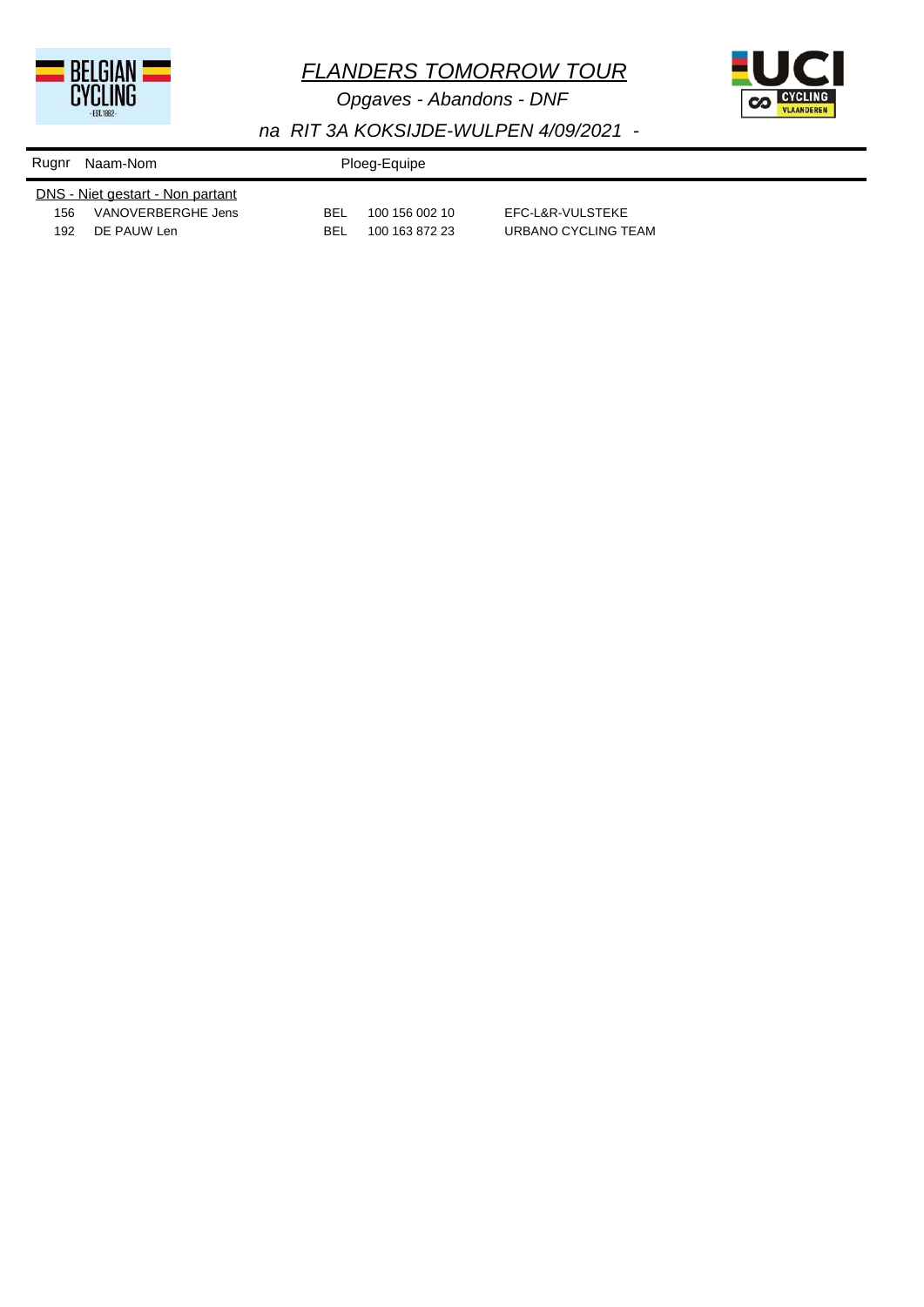





#### *Algemeen individueel klassement- Classement individuel général - General Classification*

#### *na RIT 3A KOKSIJDE-WULPEN 4/09/2021 -*

|                | Rank Nr                     |   | UCI ID                                                               | Name                                        | Team                                                          |        | Time               | Gap                              |
|----------------|-----------------------------|---|----------------------------------------------------------------------|---------------------------------------------|---------------------------------------------------------------|--------|--------------------|----------------------------------|
| 1              | 6                           |   | J NED 100 227 610 32 VAN DIJKE Mick                                  |                                             | JUMBO-VISMA DEVELOPMENT TEAM                                  |        | 7:07:00            | 0:00:00                          |
| $\overline{c}$ | 21                          |   | NED 100 155 087 65 HOOLE Daan                                        |                                             | <b>SEG RACING ACADEMY</b>                                     |        | 7:07:14            | 0:00:14                          |
| 3              | 195                         |   |                                                                      | BEL 100 164 962 46 VAN HEMELEN Vincent      | URBANO CYCLING TEAM                                           |        | 7:07:25            | 0:00:25                          |
| $\overline{4}$ | 12                          |   | AUS 100 111 469 00 DRIZNERS Jarrad                                   |                                             | <b>HAGENS BERMAN AXEON</b>                                    |        | 7:07:27            | 0:00:27                          |
| 5              | 5                           | J | NED 100 233 371 70 VAN BELLE Loe                                     |                                             | JUMBO-VISMA DEVELOPMENT TEAM                                  |        | 7:07:35            | 0:00:35                          |
| 6              | 24                          |   | ITA 100 303 424 89 FRIGO Marco                                       |                                             | <b>SEG RACING ACADEMY</b>                                     |        | 7:07:35            | 0:00:35                          |
| $\overline{7}$ | $\overline{1}$              | J | NED 100 227 001 05 BOVEN Lars                                        |                                             | JUMBO-VISMA DEVELOPMENT TEAM                                  |        | 7:07:38            | 0:00:38                          |
| 8              | 95                          |   | NED 100 233 355 54 MARSMAN Tim                                       |                                             | METEC - SOLARWATT P/B MANTEL                                  |        | 7:07:39            | 0:00:39                          |
| 9              | $\overline{4}$              | J | NED 100 226 848 46 VAN DIJKE Tim                                     |                                             | JUMBO-VISMA DEVELOPMENT TEAM                                  |        | 7:07:52            | 0:00:52                          |
| 10             | 66                          |   | DEN 100 361 204 57 LEVY William                                      |                                             | <b>TEAM COLOQUICK</b>                                         |        | 7:07:56            | 0:00:56                          |
| 11             | 161                         |   |                                                                      | BEL 100 649 275 38 BERCKMOES Jenno          | HOME SOLUTION - SOENENS CYCLING TE                            |        | 7:08:03            | 0:01:03                          |
| 12             | 41                          |   | LTU 100 524 353 52 MIKUTIS Aivaras                                   |                                             | AMPLER DEVELOPMENT TEAM                                       |        | 7:08:06            | 0:01:06                          |
| 13             | 3                           | J |                                                                      | NOR 100 197 590 82 STAUNE-MITTET Johannes   | JUMBO-VISMA DEVELOPMENT TEAM                                  |        | 7:08:06            | 0:01:06                          |
| 14             | 133                         |   | LUX 100 165 189 79 KLUCKERS Arthur                                   |                                             | LUXEMBURG NATIONAL TEAM                                       |        | 7:08:12            | 0:01:12                          |
| 15             | 44                          |   | EST 100 153 830 69 KURITS Joonas                                     |                                             | AMPLER DEVELOPMENT TEAM                                       |        | 7:08:18            | 0:01:18                          |
| 16             | 114                         |   |                                                                      | LUX 100 153 331 55 KOCKELMANN Raphaël       | LVIV CYCLING TEAM                                             |        | 7:08:18            | 0:01:18                          |
| 17             | 22                          |   | GBR 100 642 943 11 DAY Thomas                                        |                                             | <b>SEG RACING ACADEMY</b>                                     |        | 7:08:22            | 0:01:22                          |
| 18             | 162                         |   | BEL 100 163 641 83 CLAEYS Arno                                       |                                             | HOME SOLUTION - SOENENS CYCLING TE                            |        | 7:08:25            | 0:01:25                          |
| 19             | 154                         |   | BEL 100 649 458 27 NUYTTEN Michiel                                   |                                             | EFC-L&R-VULSTEKE                                              |        | 7:08:26            | 0:01:26                          |
| 20             | 134                         |   | LUX 100 674 101 32 PAQUET Tom                                        |                                             | LUXEMBURG NATIONAL TEAM                                       |        | 7:08:28            | 0.01.28                          |
| 21             | 63                          |   |                                                                      | DEN 100 511 064 52 CHANGIZI Sebastian Kolze | <b>TEAM COLOQUICK</b>                                         |        | 7:08:31            | 0:01:31                          |
| 22             | 136                         |   | LUX 100 350 004 12 WENZEL Mats                                       |                                             | LUXEMBURG NATIONAL TEAM                                       |        | 7:08:33            | 0:01:33                          |
| 23             | 25                          |   | NED 100 232 847 31 KRUL Wessel                                       |                                             | <b>SEG RACING ACADEMY</b>                                     |        | 7:08:35            | 0:01:35                          |
| 24             | 143                         |   |                                                                      | BEL 100 649 719 94 POLLEFLIET Gianluca      | <b>ACROG - TORMANS BALEN BC</b>                               |        | 7:08:37            | 0:01:37                          |
| 25             | 61                          |   | DEN 100 538 275 06 ANDERSEN Kasper                                   |                                             | <b>TEAM COLOQUICK</b>                                         |        | 7:08:39            | 0:01:39                          |
| 26             | 191                         |   | BEL 100 649 549 21 CRAPS Lars                                        |                                             | URBANO CYCLING TEAM                                           |        | 7:08:40            | 0:01:40                          |
| 27             | 82                          |   |                                                                      | GER 100 508 655 68 TEUTENBERG Tim Torn      | <b>GERMANY NATIONAL TEAM</b>                                  |        | 7:08:40            | 0:01:40                          |
| 28             | 111                         |   | GBR 100 238 352 07 COLEMAN Zak                                       |                                             | LVIV CYCLING TEAM                                             |        | 7:08:43            | 0:01:43                          |
| 29             | 42                          |   |                                                                      | FIN 100 110 270 62 JUNTUNEN Antti-Jussi     | AMPLER DEVELOPMENT TEAM                                       |        | 7:08:44            | 0:01:44                          |
| 30             | 151                         |   | BEL 100 731 209 07 ROESEMS Siebe                                     |                                             | EFC-L&R-VULSTEKE                                              |        | 7:08:44            | 0:01:44                          |
| 31             | 26                          |   | BEL 100 647 057 51 PAULUS Milan                                      |                                             | <b>SEG RACING ACADEMY</b>                                     |        | 7:08:45            | 0:01:45                          |
| 32             | 144                         |   | BEL 100 649 847 28 STEVENS Daan                                      |                                             | ACROG - TORMANS BALEN BC                                      |        | 7:08:46            | 0:01:46                          |
| 33             | 64                          |   |                                                                      | DEN 100 361 191 44 FREDERIKSEN Oliver Wulff | <b>TEAM COLOQUICK</b>                                         |        | 7:08:48            | 0:01:48                          |
| 34             | 131                         |   |                                                                      | LUX 100 349 995 03 BETTENDORFF Loïc         | LUXEMBURG NATIONAL TEAM                                       |        | 7:08:49            | 0.01.49                          |
| 35             | 93                          |   | NED 100 232 932 19 HOHMANN Lars                                      |                                             | METEC - SOLARWATT P/B MANTEL                                  |        | 7:08:51            | 0:01:51                          |
| 36             | 145                         |   | BEL 100 649 499 68 VERMOOTE Jelle                                    |                                             | ACROG - TORMANS BALEN BC                                      |        | 7:08:52            | 0:01:52                          |
| 37             | $\overline{2}$              | J | NED 100 227 057 61 GELEIJN Owen                                      |                                             | JUMBO-VISMA DEVELOPMENT TEAM                                  |        | 7:08:55            | 0:01:55                          |
| 38             | 211                         |   | BEL 100 163 615 57 CAPPAN Lennert                                    |                                             | MYSENLAN-BABOCO-CYCLINVEST CT                                 |        | 7:08:57            | 0:01:57                          |
| 39             | 56                          |   | CAN 100 596 712 49 PLAMONDON Robin                                   |                                             | <b>ISRAEL CYCLING ACADEMY</b>                                 |        | 7:08:57            | 0:01:57                          |
| 40             | 135                         |   | LUX 100 165 191 81 PRIES Cédric                                      |                                             | LUXEMBURG NATIONAL TEAM                                       |        | 7:08:59            | 0:01:59                          |
| 41             | 201                         |   |                                                                      | BEL 100 649 779 57 VANDEN HEEDE Jens        | DOVY KEUKENS - FCC                                            |        | 7:09:03            | 0:02:03                          |
| 42             | 35                          |   |                                                                      | FRA 100 258 425 01 VANDEPITTE Nathan        | BINGOAL WB DEVELOPMENT TEAM                                   |        | 7:09:04            | 0:02:04                          |
| 43             | 96                          |   |                                                                      | NED 100 228 601 53 MIJNSBERGEN Thomas       | METEC - SOLARWATT P/B MANTEL                                  |        | 7:09:05            | 0:02:05                          |
| 44             | 101                         |   | GBR 100 238 633 94 BECKETT Samuel                                    |                                             | WALES RACING ACADEMY                                          |        | 7:09:08            | 0:02:08                          |
| 45             | 51                          |   | ISR 100 631 079 78 KOGUT Oded                                        |                                             | ISRAEL CYCLING ACADEMY                                        |        | 7:09:08            | 0:02:08                          |
| 46             | 166                         |   | BEL 100 649 838 19 VIDTS Obie                                        |                                             | HOME SOLUTION - SOENENS CYCLING TE                            |        | 7:09:10            | 0:02:10                          |
| 47             | 92                          |   | NED 100 226 811 09 BROEX Victor<br>CAN 100 461 427 79 PICKRELL Riley |                                             | METEC - SOLARWATT P/B MANTEL<br><b>ISRAEL CYCLING ACADEMY</b> |        | 7:09:15            | 0.02:15                          |
| 48             | 55                          |   |                                                                      |                                             |                                                               |        | 7:09:16            | 0.02:16                          |
| 49             | 94                          |   | NED 100 228 547 96 KOSTER Adne                                       |                                             | METEC - SOLARWATT P/B MANTEL                                  |        | 7:09:17            | 0:02:17                          |
| 50             | 72                          |   | FRA 100 254 386 36 DAUPHIN Florian                                   |                                             | <b>VCP LOUDEAC</b><br><b>WALES RACING ACADEMY</b>             |        | 7:09:25            | 0.02:25                          |
| 51             | 105                         |   | GBR 100 238 589 50 ROBERTS Owain                                     |                                             |                                                               |        | 7:09:25            | 0:02:25                          |
| 52             | 106                         |   | GBR 100 646 546 25 TRUELOVE William                                  |                                             | <b>WALES RACING ACADEMY</b>                                   |        | 7:09:26            | 0:02:26                          |
| 53<br>54       | 73<br>46                    |   | FRA 100 235 191 47 JOLLY Maxime<br>LTU 100 524 350 49 BITINAS Mantas |                                             | VCP LOUDÉAC<br>AMPLER DEVELOPMENT TEAM                        |        | 7:09:26<br>7:09:27 | 0:02:26<br>0:02:27               |
|                |                             |   | BEL 100 164 137 94 HAEX Joris                                        |                                             | ACROG - TORMANS BALEN BC                                      |        | 7:09:29            | 0:02:29                          |
| 55<br>56       | 146<br>212                  |   | BEL 100 156 752 81 CASSAERT Loran                                    |                                             | MYSENLAN-BABOCO-CYCLINVEST CT                                 |        | 7:09:30            | 0:02:30                          |
| 57             | 204                         |   |                                                                      | BEL 100 164 875 56 VANDEN HEEDE Niels       | <b>DOVY KEUKENS - FCC</b>                                     |        | 7:09:35            | 0:02:35                          |
| 58             | 193                         |   | BEL 100 649 328 91 DE WEERT Robbe                                    |                                             | URBANO CYCLING TEAM                                           |        | 7:09:37            | 0:02:37                          |
| 59             | 163                         |   |                                                                      | BEL 100 649 464 33 VANGHELUWE Warre         | HOME SOLUTION - SOENENS CYCLING TE                            |        | 7:09:39            | 0:02:39                          |
| 60             | 206                         |   |                                                                      | BEL 100 649 704 79 VERSTEGEN Kenneth        | DOVY KEUKENS - FCC                                            |        | 7:09:41            | 0.02:41                          |
|                | <b>ESTAURANT - TEA-ROOM</b> |   |                                                                      |                                             |                                                               |        |                    |                                  |
|                |                             |   | <b>AUTOMOBILIA</b><br>U BENT ONZE MOTOR                              | mmerva<br>vorvo<br>Fietsen voor het leven ! | <b>BOUWBEDRUF</b>                                             | winsol |                    | <b>SPORT</b><br><b>VLAANDERE</b> |



kortemark

op jouw ritme

K

Fascinerend<br>**Koksijde**<br>**Oostduinkerke** 

MET STEUN VAN

**Staden** 



Κ

 $\mathbf{U}$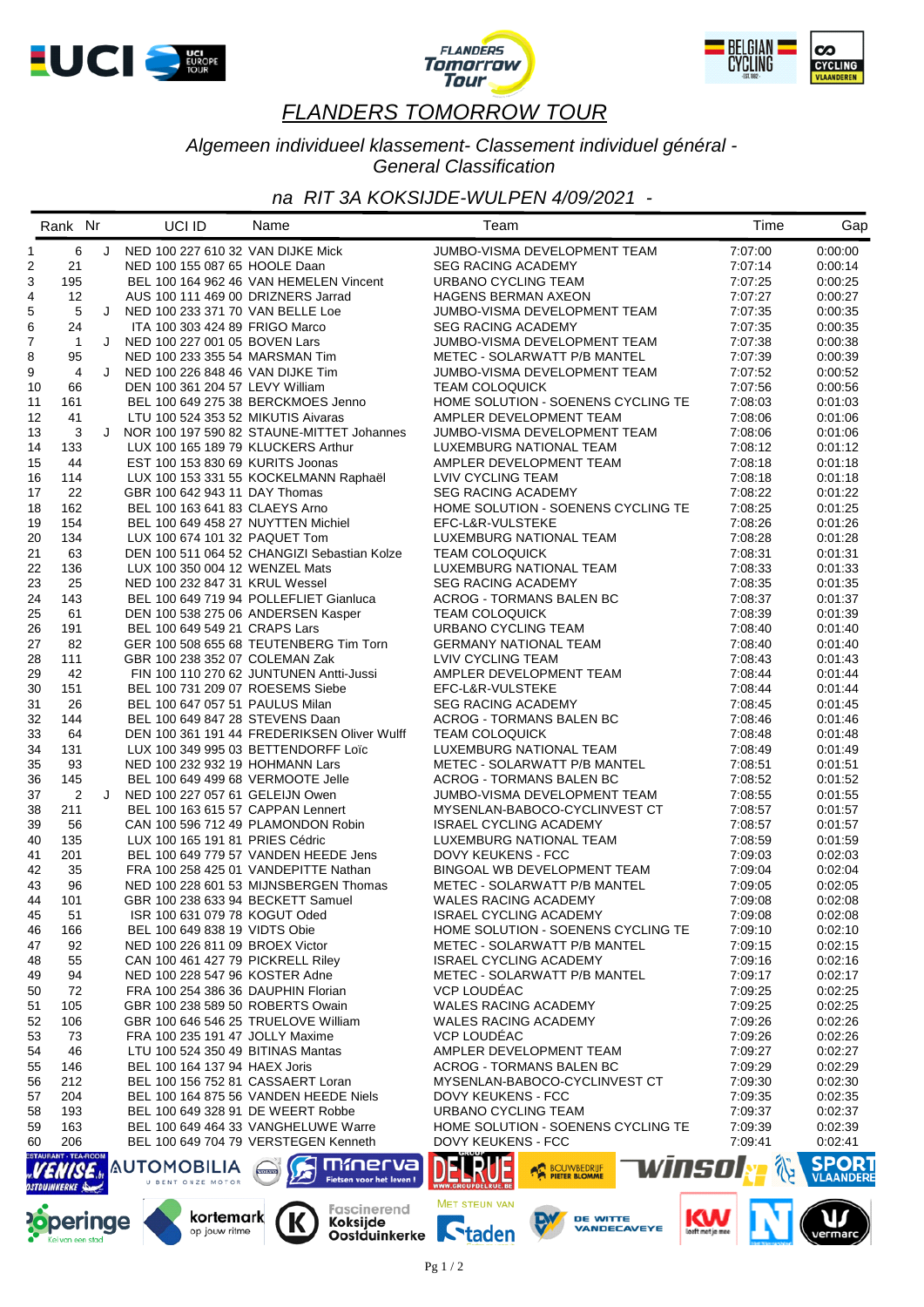





#### *Algemeen individueel klassement- Classement individuel général - General Classification*

|     | Rank Nr | UCI ID                             | Name                                        | Team                                   | Time    | Gap     |
|-----|---------|------------------------------------|---------------------------------------------|----------------------------------------|---------|---------|
| 61  | 194     |                                    | BEL 100 157 909 74 KAESEMANS Jasper         | URBANO CYCLING TEAM                    | 7:09:52 | 0:02:52 |
| 62  | 31      |                                    | BEL 100 832 107 25 DE VILLE DE GOYET Ivan   | BINGOAL WB DEVELOPMENT TEAM            | 7:10:01 | 0:03:01 |
| 63  | 185     |                                    | BEL 100 164 203 63 HOUTEKIER Justin         | INDULEK - DOLTCINI - DERITO CYCLING TE | 7:10:08 | 0:03:08 |
| 64  | 125     | NOR 100 195 534 63 TJØTTA Martin   |                                             | RINGERIKS-KRAFT                        | 7:10:08 | 0:03:08 |
| 65  | 112     |                                    | LTU 100 161 288 58 JANUŠKEVICIUS Mantas     | LVIV CYCLING TEAM                      | 7:10:16 | 0:03:16 |
| 66  | 142     |                                    | BEL 100 163 598 40 BROUWERS Arno            | <b>ACROG - TORMANS BALEN BC</b>        | 7:10:20 | 0:03:20 |
| 67  | 52      |                                    | ISR 100 565 503 74 DAVIDZON Lahav           | <b>ISRAEL CYCLING ACADEMY</b>          | 7:10:38 | 0:03:38 |
| 68  | 152     |                                    | BEL 100 649 635 10 VANDENBULCKE Alex        | EFC-L&R-VULSTEKE                       | 7:10:40 | 0:03:40 |
| 69  | 36      |                                    | BEL 100 164 793 71 TUSCANO Alessandro       | BINGOAL WB DEVELOPMENT TEAM            | 7:10:54 | 0:03:54 |
| 70  | 16      |                                    | GBR 100 237 110 26 LAVERICK Joseph          | HAGENS BERMAN AXEON                    | 7:10:56 | 0:03:56 |
| 71  | 86      | GER 100 443 618 21 DREßLER Luca    |                                             | <b>GERMANY NATIONAL TEAM</b>           | 7:11:20 | 0:04:20 |
| 72  | 164     |                                    | BEL 100 164 994 78 VAN MULDERS Brent        | HOME SOLUTION - SOENENS CYCLING TE     | 7:11:51 | 0:04:51 |
| 73  | 13      | USA 100 514 688 87 LANGE Colby     |                                             | <b>HAGENS BERMAN AXEON</b>             | 7:11:58 | 0:04:58 |
| 74  | 196     | GBR 100 238 770 37 KELLY Adam      |                                             | URBANO CYCLING TEAM                    | 7:12:42 | 0:05:42 |
| 75  | 76      |                                    | FRA 100 272 475 83 PLUSQUELLEC Yann         | VCP LOUDÉAC                            | 7:12:48 | 0:05:48 |
| 76  | 165     | BEL 100 649 877 58 VERGOTE Diel    |                                             | HOME SOLUTION - SOENENS CYCLING TE     | 7:14:40 | 0:07:40 |
| 77  | 11      | USA 100 155 072 50 DAVIS Cole      |                                             | <b>HAGENS BERMAN AXEON</b>             | 7:14:42 | 0:07:42 |
| 78  | 141     | BEL 100 644 197 04 HUYS Branko     |                                             | ACROG - TORMANS BALEN BC               | 7:17:11 | 0:10:11 |
| 79  | 71      |                                    | FRA 100 257 408 51 GILBERT Aurélien         | VCP LOUDEAC                            | 7:17:20 | 0:10:20 |
| 80  | 81      | GER 100 490 391 40 ROSNER Linus    |                                             | <b>GERMANY NATIONAL TEAM</b>           | 7:17:57 | 0:10:57 |
| 81  | 205     |                                    | BEL 100 760 667 74 VERCOUILLIE Victor       | DOVY KEUKENS - FCC                     | 7:18:09 | 0.11.09 |
| 82  | 14      |                                    | USA 100 531 553 74 GARRISON Michael         | <b>HAGENS BERMAN AXEON</b>             | 7:18:40 | 0:11:40 |
| 83  | 202     | BEL 100 913 919 66 CORIJN Gianni   |                                             | DOVY KEUKENS - FCC                     | 7:18:41 | 0.11.41 |
| 84  | 184     |                                    | BEL 100 163 772 20 DECUYPERE Nathan         | INDULEK - DOLTCINI - DERITO CYCLING TE | 7:18:51 | 0:11:51 |
| 85  | 181     | BEL 100 650 077 64 CLAUS Benoît    |                                             | INDULEK - DOLTCINI - DERITO CYCLING TE | 7:19:08 | 0:12:08 |
| 86  | 182     | BEL 100 163 659 04 COLLIE Lars     |                                             | INDULEK - DOLTCINI - DERITO CYCLING TE | 7:19:15 | 0:12:15 |
| 87  | 115     | GBR 100 161 315 85 ROBINSON Oliver |                                             | LVIV CYCLING TEAM                      | 7:19:23 | 0:12:23 |
| 88  | 33      | BEL 100 525 895 42 FASTRES Noah    |                                             | BINGOAL WB DEVELOPMENT TEAM            | 7:19:37 | 0:12:37 |
| 89  | 75      |                                    | FRA 100 156 982 20 LIMOUSIN Maxime          | VCP LOUDEAC                            | 7:21:44 | 0:14:44 |
| 90  | 53      | ISR 100 597 180 32 TENE Rotem      |                                             | <b>ISRAEL CYCLING ACADEMY</b>          | 7:22:04 | 0:15:04 |
| 91  | 186     | NED 100 234 160 83 LUITEN Niels    |                                             | INDULEK - DOLTCINI - DERITO CYCLING TE | 7:22:10 | 0:15:10 |
| 92  | 103     | GBR 100 238 841 11 BURKE Matthew   |                                             | WALES RACING ACADEMY                   | 7:22:40 | 0.15:40 |
| 93  | 54      |                                    | AUS 100 823 552 06 MACKELLAR Alastair       | <b>ISRAEL CYCLING ACADEMY</b>          | 7:22:51 | 0:15:51 |
| 94  | 123     |                                    | NOR 100 205 346 78 SKRETTEBERG Mathias      | RINGERIKS-KRAFT                        | 7:22:57 | 0:15:57 |
| 95  | 153     |                                    | BEL 100 649 715 90 LAURYSSEN Yorben         | EFC-L&R-VULSTEKE                       | 7:23:21 | 0.16.21 |
| 96  | 43      | EST 100 636 770 46 KARPENKO Gleb   |                                             | AMPLER DEVELOPMENT TEAM                | 7:23:56 | 0.16.56 |
| 97  | 215     |                                    | NOR 100 206 213 72 STRAND Peder Dahl        | MYSENLAN-BABOCO-CYCLINVEST CT          | 7:24:15 | 0:17:15 |
| 98  | 65      |                                    | DEN 100 546 757 49 KJELDSEN Christian       | <b>TEAM COLOQUICK</b>                  | 7:24:24 | 0.17.24 |
| 99  | 124     | NOR 100 196 099 46 SØRBØ Magnus    |                                             | RINGERIKS-KRAFT                        | 7:25:59 | 0:18:59 |
| 100 | 122     |                                    | NOR 100 590 347 86 SONGSTAD Jørgen Wergelan | RINGERIKS-KRAFT                        | 7:40:08 | 0:33:08 |
| 101 | 104     |                                    | GBR 100 644 173 77 JAMES-MORRIS Liam        | WALES RACING ACADEMY                   | 7:40:52 | 0.33.52 |
| 102 | 121     |                                    | NOR 100 200 502 84 FJELDSTAD Øyvind         | RINGERIKS-KRAFT                        | 7:41:42 | 0:34:42 |
| 103 | 91      | NED 100 227 977 11 ARTZ Huub       |                                             | METEC - SOLARWATT P/B MANTEL           | 7:43:27 | 0:36:27 |
| 104 | 203     | BEL 100 164 140 00 HANNE Milan     |                                             | <b>DOVY KEUKENS - FCC</b>              | 7:45:38 | 0:38:38 |
| 105 | 15      | USA 100 162 071 65 JONES Simon     |                                             | <b>HAGENS BERMAN AXEON</b>             | 7:46:42 | 0:39:42 |
|     |         |                                    |                                             |                                        |         |         |

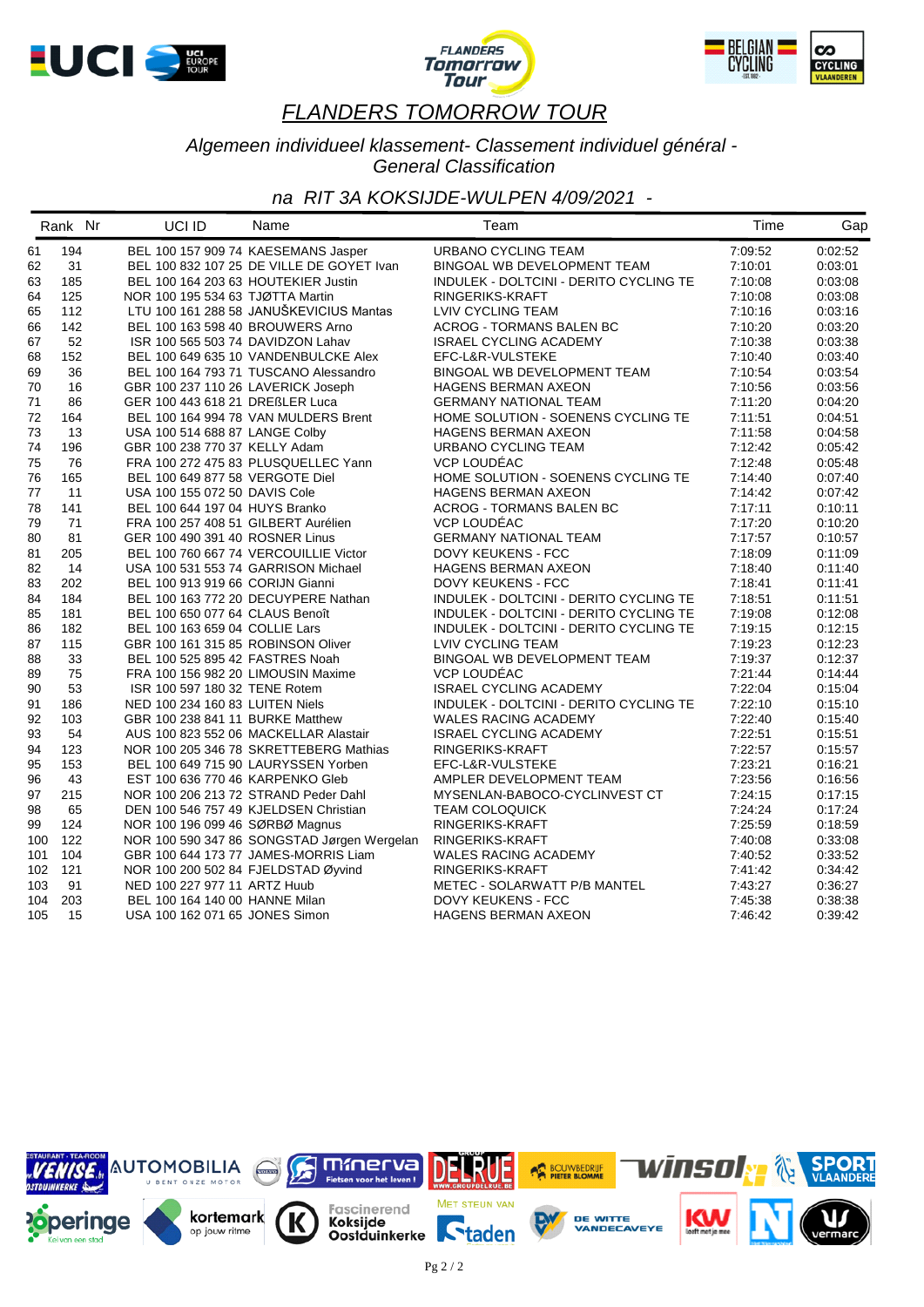





*Algemeen puntenklassement - Classement général aux points - General Points Classification*

|                | Rang Rugnr Naam-Nom         | Ploeg-Equipe                         | <b>Punten-Points</b> |
|----------------|-----------------------------|--------------------------------------|----------------------|
| 1              | 6 VAN DIJKE Mick            | JUMBO-VISMA DEVELOPMENT TEAM         | 68                   |
| 2              | 63 CHANGIZI Sebastian Kolze | <b>TEAM COLOQUICK</b>                | 50                   |
| 3              | 4 VAN DIJKE Tim             | JUMBO-VISMA DEVELOPMENT TEAM         | 38                   |
| 4              | 55 PICKRELL Riley           | <b>ISRAEL CYCLING ACADEMY</b>        | 38                   |
| 5              | 21 HOOLE Daan               | <b>SEG RACING ACADEMY</b>            | 37                   |
| 6              | 25 KRUL Wessel              | <b>SEG RACING ACADEMY</b>            | 34                   |
| $\overline{7}$ | 5 VAN BELLE Loe             | JUMBO-VISMA DEVELOPMENT TEAM         | 31                   |
| 8              | 195 VAN HEMELEN Vincent     | <b>URBANO CYCLING TEAM</b>           | 28                   |
| 9              | 12 DRIZNERS Jarrad          | <b>HAGENS BERMAN AXEON</b>           | 28                   |
| 10             | 35 VANDEPITTE Nathan        | BINGOAL WB DEVELOPMENT TEAM          | 24                   |
| 11             | 24 FRIGO Marco              | <b>SEG RACING ACADEMY</b>            | 23                   |
| 12             | 143 POLLEFLIET Gianluca     | <b>ACROG - TORMANS BALEN BC</b>      | 22                   |
| 13             | 95 MARSMAN Tim              | METEC - SOLARWATT P/B MANTEL         | 19                   |
| 14             | 1 BOVEN Lars                | JUMBO-VISMA DEVELOPMENT TEAM         | 18                   |
| 15             | 92 BROEX Victor             | METEC - SOLARWATT P/B MANTEL         | 18                   |
| 16             | 163 VANGHELUWE Warre        | HOME SOLUTION - SOENENS CYCLING TEAM | 18                   |
| 17             | 194 KAESEMANS Jasper        | URBANO CYCLING TEAM                  | 14                   |
| 18             | 164 VAN MULDERS Brent       | HOME SOLUTION - SOENENS CYCLING TEAM | 12                   |
| 19             | 66 LEVY William             | <b>TEAM COLOQUICK</b>                | 11                   |
| 20             | 82 TEUTENBERG Tim Torn      | <b>GERMANY NATIONAL TEAM</b>         | 11                   |
| 21             | 161 BERCKMOES Jenno         | HOME SOLUTION - SOENENS CYCLING TEAM | 10                   |
| 22             | 105 ROBERTS Owain           | <b>WALES RACING ACADEMY</b>          | 10                   |
| 23             | 43 KARPENKO Gleb            | AMPLER DEVELOPMENT TEAM              | 9                    |
| 24             | 41 MIKUTIS Aivaras          | AMPLER DEVELOPMENT TEAM              | 8                    |
| 25             | 72 DAUPHIN Florian          | VCP LOUDÉAC                          | 8                    |
| 26             | 44 KURITS Joonas            | AMPLER DEVELOPMENT TEAM              | 6                    |
| 27             | 3 STAUNE-MITTET Johannes    | JUMBO-VISMA DEVELOPMENT TEAM         | 5                    |
| 28             | 123 SKRETTEBERG Mathias     | RINGERIKS-KRAFT                      | 5                    |
| 29             | 154 NUYTTEN Michiel         | EFC-L&R-VULSTEKE                     | $\overline{4}$       |
| 30             | 142 BROUWERS Arno           | <b>ACROG - TORMANS BALEN BC</b>      | 3                    |
| 31             | 13 LANGE Colby              | <b>HAGENS BERMAN AXEON</b>           | 3                    |
| 32             | 133 KLUCKERS Arthur         | LUXEMBURG NATIONAL TEAM              | $\overline{2}$       |
| 33             | 64 FREDERIKSEN Oliver Wulff | <b>TEAM COLOQUICK</b>                | $\overline{2}$       |
| 34             | 52 DAVIDZON Lahav           | <b>ISRAEL CYCLING ACADEMY</b>        | $\mathbf{1}$         |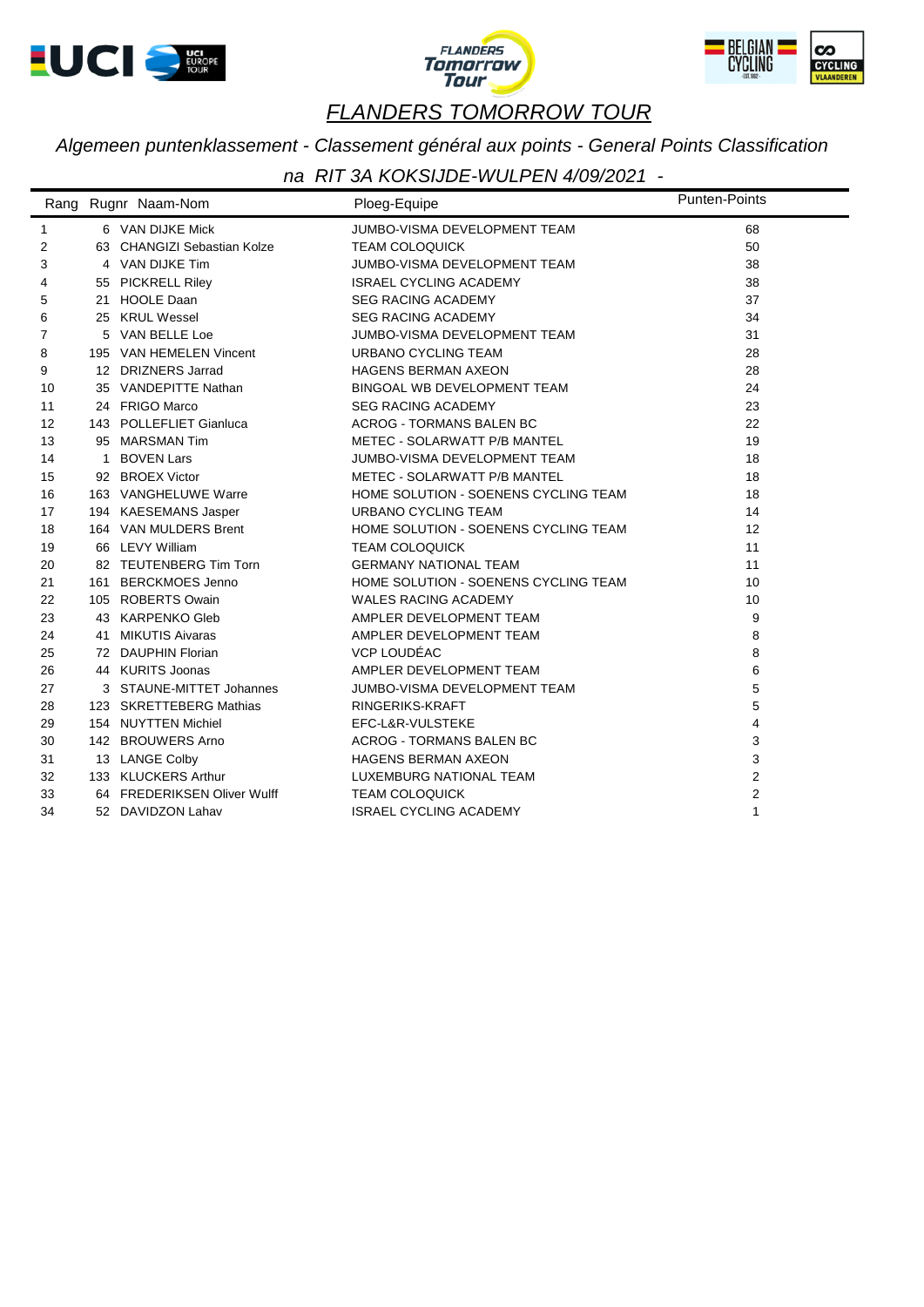





*Algemeen rushesklassement - Classement General Rushs -* 

*General Rushes classification*

| Rank Nr |     | Name                        | Геаm                         | Points |
|---------|-----|-----------------------------|------------------------------|--------|
|         |     | 24 FRIGO Marco              | <b>SEG RACING ACADEMY</b>    | 10     |
| 2       |     | 5 VAN BELLE Loe             | JUMBO-VISMA DEVELOPMENT TEAM | 8      |
| 3       |     | 193 DE WEERT Robbe          | URBANO CYCLING TEAM          | 5      |
| 4       | 21  | <b>HOOLE Daan</b>           | <b>SEG RACING ACADEMY</b>    | 3      |
| 5       | 41  | MIKUTIS Aivaras             | AMPLER DEVELOPMENT TEAM      | 3      |
| 6       |     | 14 GARRISON Michael         | <b>HAGENS BERMAN AXEON</b>   | 3      |
|         |     | 6 VAN DIJKE Mick            | JUMBO-VISMA DEVELOPMENT TEAM | 2      |
| 8       | 95. | MARSMAN Tim                 | METEC - SOLARWATT P/B MANTEL | 2      |
| 9       | 151 | ROESEMS Siebe               | EFC-L&R-VULSTEKE             | 2      |
| 10      |     | 63 CHANGIZI Sebastian Kolze | <b>TEAM COLOQUICK</b>        | 2      |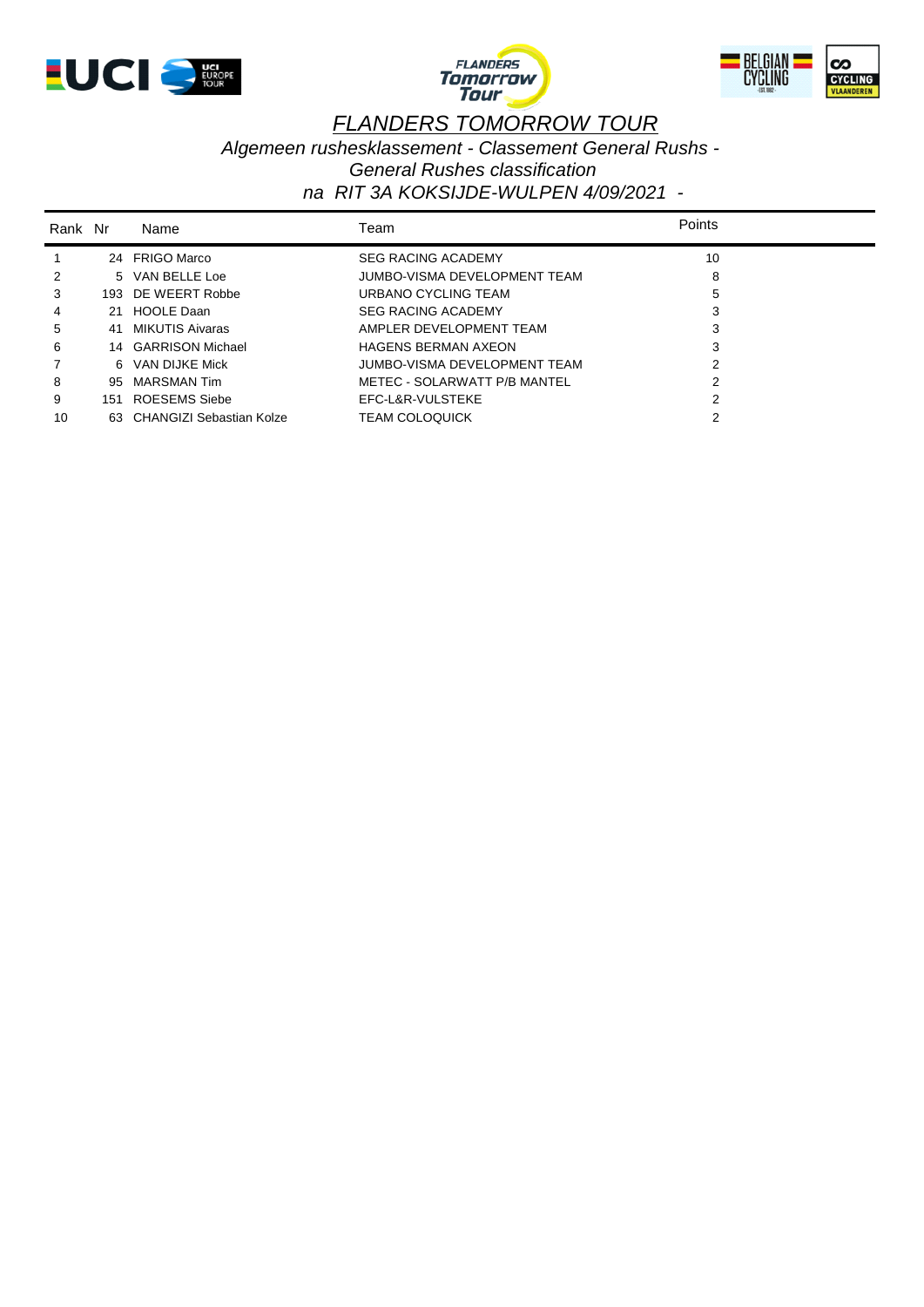





#### Algemeen ploegenklassement - Classement général par équipes - General Team Classification *na RIT 3A KOKSIJDE-WULPEN 4/09/2021 -*

| Rank              | Team                                     | Time     |  |
|-------------------|------------------------------------------|----------|--|
| $\mathbf{1}$      | JUMBO-VISMA DEVELOPMENT TEAM             | 21:21:49 |  |
| 2                 | <b>SEG RACING ACADEMY</b>                | 21:23:11 |  |
| 3                 | <b>TEAM COLOQUICK</b>                    | 21:24:27 |  |
| 4                 | AMPLER DEVELOPMENT TEAM                  | 21:24:27 |  |
| 5                 | HOME SOLUTION - SOENENS CYCLING TEAM     | 21:24:32 |  |
| 6                 | METEC - SOLARWATT P/B MANTEL             | 21:25:11 |  |
| 7                 | LUXEMBURG NATIONAL TEAM                  | 21:25:13 |  |
| 8                 | URBANO CYCLING TEAM                      | 21:25:29 |  |
| 9                 | ACROG - TORMANS BALEN BC                 | 21:25:38 |  |
| 10                | EFC-L&R-VULSTEKE                         | 21:26:35 |  |
| 11                | <b>HAGENS BERMAN AXEON</b>               | 21:26:40 |  |
| $12 \overline{ }$ | <b>ISRAEL CYCLING ACADEMY</b>            | 21:26:54 |  |
| 13                | LVIV CYCLING TEAM                        | 21:27:17 |  |
| 14                | <b>WALES RACING ACADEMY</b>              | 21:27:49 |  |
| 15                | <b>DOVY KEUKENS - FCC</b>                | 21:27:55 |  |
| 16                | BINGOAL WB DEVELOPMENT TEAM              | 21:29:36 |  |
| 17                | VCP LOUDÉAC                              | 21:31:24 |  |
| 18                | <b>GERMANY NATIONAL TEAM</b>             | 21:37:57 |  |
| 19                | MYSENLAN-BABOCO-CYCLINVEST CT            | 21:42:42 |  |
| 20                | INDULEK - DOLTCINI - DERITO CYCLING TEAM | 21:47:19 |  |
| 21                | RINGERIKS-KRAFT                          | 21:55:25 |  |
|                   |                                          |          |  |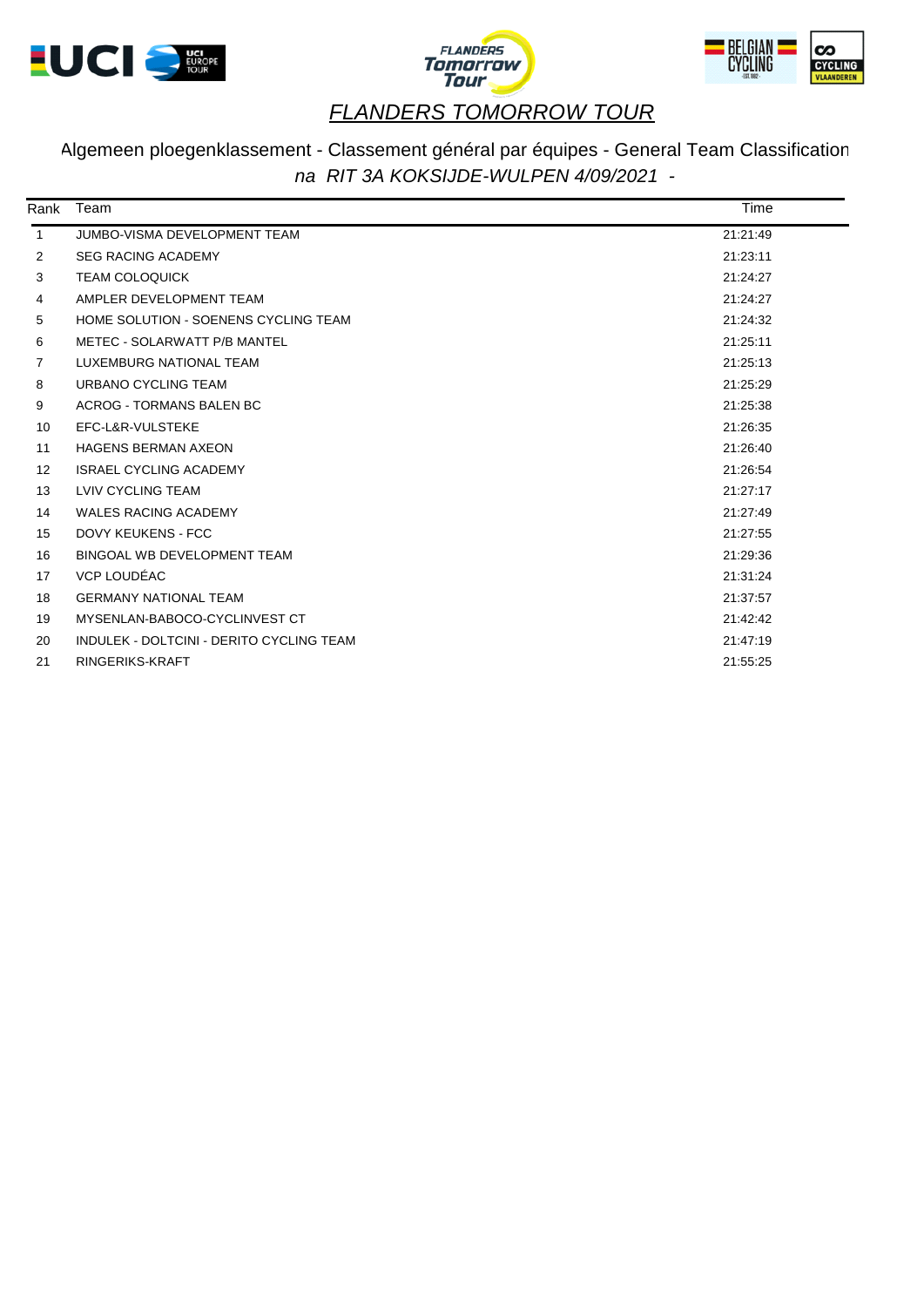





*Volgorde ploegwagens - Ordre de marche des voitures des équipes - Order of Team Cars na RIT 3A KOKSIJDE-WULPEN 4/09/2021* 

1 JUMBO-VISMA DEVELOPMENT TEAM

- 2 SEG RACING ACADEMY
- 3 URBANO CYCLING TEAM
- 4 HAGENS BERMAN AXEON
- 5 METEC SOLARWATT P/B MANTEL
- 6 TEAM COLOQUICK
- 7 HOME SOLUTION SOENENS CYCLING TEAM
- 8 AMPLER DEVELOPMENT TEAM
- 9 LUXEMBURG NATIONAL TEAM
- 10 LVIV CYCLING TEAM
- 11 EFC-L&R-VULSTEKE
- 12 ACROG TORMANS BALEN BC
- 13 GERMANY NATIONAL TEAM
- 14 MYSENLAN-BABOCO-CYCLINVEST CT
- 15 ISRAEL CYCLING ACADEMY
- 16 DOVY KEUKENS FCC
- 17 BINGOAL WB DEVELOPMENT TEAM
- 18 WALES RACING ACADEMY
- 19 VCP LOUDÉAC
- 20 INDULEK DOLTCINI DERITO CYCLING TEAM
- 21 RINGERIKS-KRAFT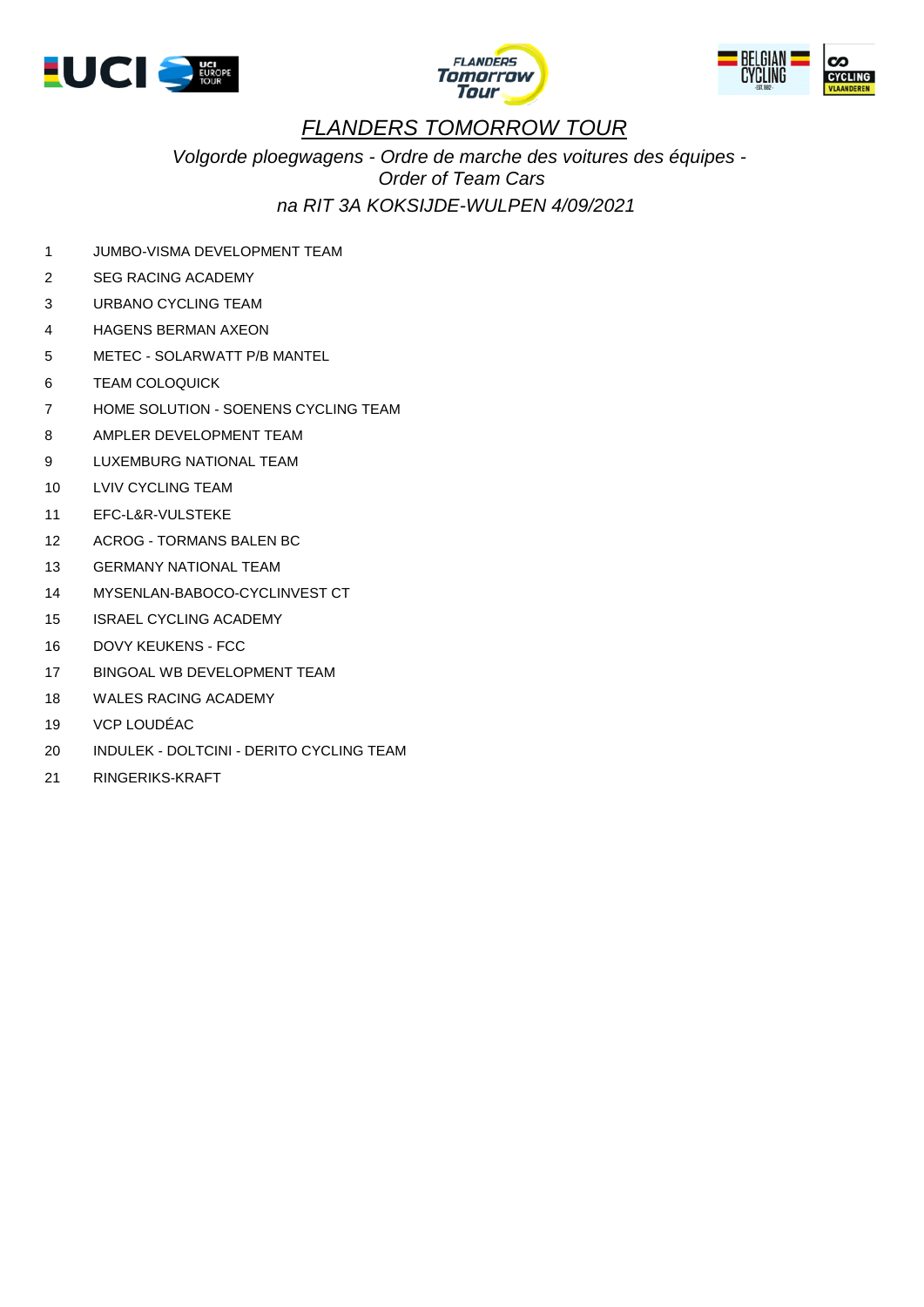





*van 2/09/2021 tot 4/09/2021*

Klasse MU 2.2

4/09/2021 *Communique nr* 3

RIT 3A KOKSIJDE-WULPEN -

R.A.S. Beslissingen van het college van commissarissen - Communique Du College des commissaires

Het college van commissarissen - Le college des commissaires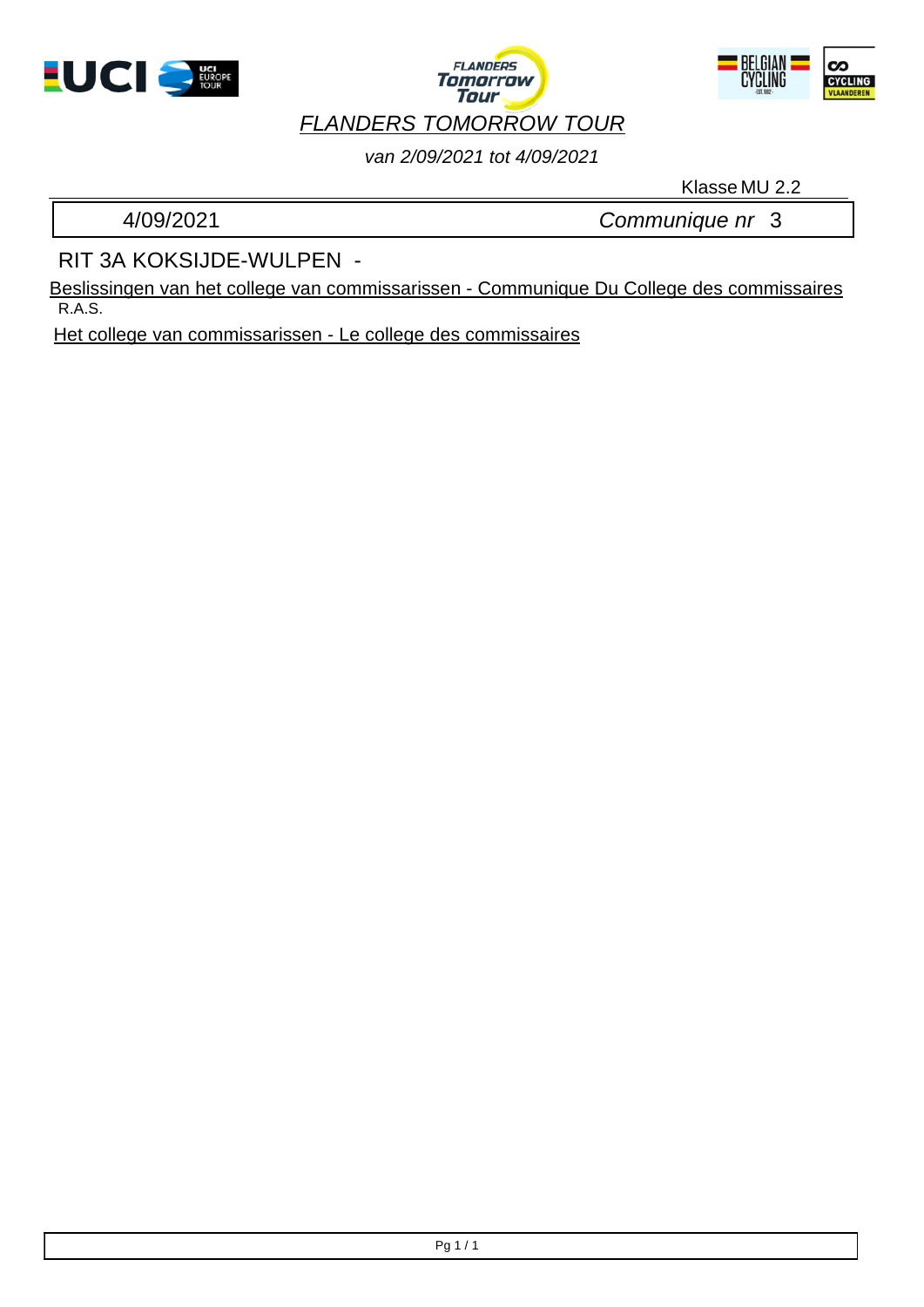





## *Dragers Truien - Porteurs des maillots*

| Algemeen Individueel Klassement / Leider - Gele trui |                              |  |  |  |  |  |
|------------------------------------------------------|------------------------------|--|--|--|--|--|
| 6 VAN DIJKE Mick                                     | JUMBO-VISMA DEVELOPMENT TEAM |  |  |  |  |  |
|                                                      |                              |  |  |  |  |  |
| Algemeen Individueel Klassement / Drager - Gele trui |                              |  |  |  |  |  |
| 6 VAN DIJKE Mick                                     | JUMBO-VISMA DEVELOPMENT TEAM |  |  |  |  |  |
|                                                      |                              |  |  |  |  |  |
| Algemeen Puntenklassement / Leider - Groene trui     |                              |  |  |  |  |  |
| 6 VAN DIJKE Mick                                     | JUMBO-VISMA DEVELOPMENT TEAM |  |  |  |  |  |
|                                                      |                              |  |  |  |  |  |
| Algemeen Puntenklassement / Drager - Groene trui     |                              |  |  |  |  |  |
| 63 CHANGIZI Sebastian Kolze                          | <b>TEAM COLOQUICK</b>        |  |  |  |  |  |
|                                                      |                              |  |  |  |  |  |
| Rushesklassement / Leider - Rode trui                |                              |  |  |  |  |  |
| 24 FRIGO Marco                                       | <b>SEG RACING ACADEMY</b>    |  |  |  |  |  |
|                                                      |                              |  |  |  |  |  |
| Rushesklassement / Drager - Rode trui                |                              |  |  |  |  |  |
| 24 FRIGO Marco                                       | <b>SEG RACING ACADEMY</b>    |  |  |  |  |  |
|                                                      |                              |  |  |  |  |  |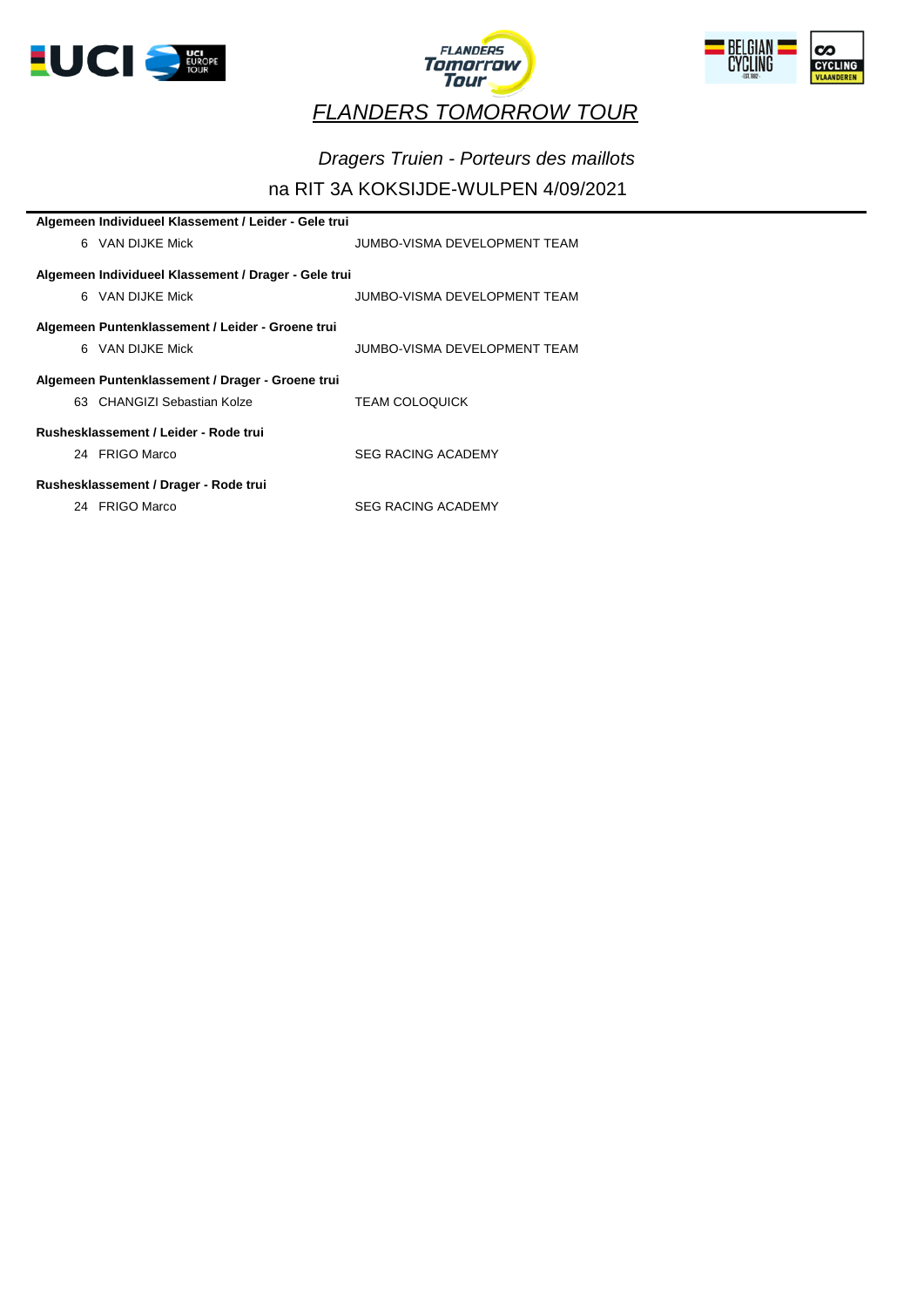





*van 2/09/2021 tot 4/09/2021*

#### *Deelnemerslijst / Liste des partants / Startlist*

#### **Klasse MU 2.2 Starters/Partants: 105**

|              | JUMBO-VISMA DEVELOPMENT TEAM       |                    | <b>TEAM COLOQUICK</b>               |              | <b>RINGERIKS-KRAFT</b>                      |              | <b>URBANO CYCLING TEAM</b>    |
|--------------|------------------------------------|--------------------|-------------------------------------|--------------|---------------------------------------------|--------------|-------------------------------|
| <b>PL/DS</b> | <b>WAGNER Robert Thomas</b>        | <b>PL/DS</b>       | JØRGENSEN Christian                 | <b>PL/DS</b> | <b>VIK Sverre Dyngeland</b>                 | <b>PL/DS</b> | <b>VERBESTEL Dirk</b>         |
| 1            | <b>BOVEN Lars</b>                  | 61                 | <b>ANDERSEN Kasper</b>              |              | 121 FJELDSTAD Øyvind                        |              | 191 CRAPS Lars                |
| 2            | <b>GELEIJN Owen</b>                | 62                 | <b>ANDERSEN Mads</b>                |              | 122 SONGSTAD Jørgen Wergeland               |              | <del>192 DE PAUW Len</del>    |
| 3            | STAUNE-MITTET Johannes             | 63                 | <b>CHANGIZI Sebastian Kolze</b>     |              | 123 SKRETTEBERG Mathias                     |              | 193 DE WEERT Robbe            |
| 4            | VAN DIJKE Tim                      | 64                 | <b>FREDERIKSEN Oliver Wulff</b>     |              | 124 SØRBØ Magnus                            |              | 194 KAESEMANS Jasper          |
| 5            | VAN BELLE Loe                      | 65                 | <b>KJELDSEN Christian</b>           |              | 125 TJØTTA Martin                           |              | 195 VAN HEMELEN Vincent       |
| 6            | VAN DIJKE Mick                     | 66                 | <b>LEVY William</b>                 |              | 126 WÆHRE Magnus                            |              | 196 KELLY Adam                |
|              | <b>HAGENS BERMAN AXEON</b>         | <b>VCP LOUDEAC</b> |                                     |              | <b>LUXEMBURG NATIONAL TEAM</b>              |              | <b>DOVY KEUKENS - FCC</b>     |
| <b>PL/DS</b> | <b>MOERENHOUT Jacobus (Koos)</b>   | <b>PL/DS</b>       | <b>ARBAULT Steve</b>                | <b>PL/DS</b> | <b>FERREIRA SWIETLIK Christian</b>          | <b>PL/DS</b> | DE VRIESE Stijn               |
| 11           | <b>DAVIS Cole</b>                  | 71                 | <b>GILBERT Aurélien</b>             |              | 131 BETTENDORFF Loïc                        |              | 201 VANDEN HEEDE Jens         |
| 12           | <b>DRIZNERS Jarrad</b>             | 72                 | <b>DAUPHIN Florian</b>              |              | 132 KARIER RIK                              |              | 202 CORIJN Gianni             |
| 13           | <b>LANGE Colby</b>                 | 73                 | <b>JOLLY Maxime</b>                 |              | 133 KLUCKERS Arthur                         |              | 203 HANNE Milan               |
| 14           | <b>GARRISON Michael</b>            | #74                |                                     |              | 134 PAQUET Tom                              |              | 204 VANDEN HEEDE Niels        |
| 15           | <b>JONES Simon</b>                 | 75                 | <b>LIMOUSIN Maxime</b>              |              | 135 PRIES Cédric                            |              | 205 VERCOUILLIE Victor        |
| 16           | <b>LAVERICK Joseph</b>             | 76                 | PLUSQUELLEC Yann                    |              | 136 WENZEL Mats                             |              | 206 VERSTEGEN Kenneth         |
|              | <b>SEG RACING ACADEMY</b>          |                    | <b>GERMANY NATIONAL TEAM</b>        |              | <b>ACROG - TORMANS BALEN BC</b>             |              | MYSENLAN-BABOCO-CYCLINVEST CT |
| <b>PL/DS</b> | <b>LIGTHART Pim</b>                | <b>PL/DS</b>       | <b>GRABSCH Ralf</b>                 | <b>PL/DS</b> | <b>LOYSCH Roger</b>                         | <b>PL/DS</b> | <b>GEERINCK Paul</b>          |
| 21           | <b>HOOLE Daan</b>                  | 81                 | <b>ROSNER Linus</b>                 |              | 141 HUYS Branko                             |              | 211 CAPPAN Lennert            |
| 22           | DAY Thomas                         | 82                 | <b>TEUTENBERG Tim Torn</b>          |              | 142 BROUWERS Arno                           |              | 212 CASSAERT Loran            |
| 23           | ZIJLAARD Malkel                    | #83                |                                     |              | 143 POLLEFLIET Gianluca                     | #213         |                               |
| 24           | <b>FRIGO Marco</b>                 | #84                |                                     |              | 144 STEVENS Daan                            |              | <del>214 GRAVE Oliver</del>   |
| 25           | <b>KRUL Wessel</b>                 | -85                | <b>HODAPP Johannes</b>              |              | 145 VERMOOTE Jelle                          |              | 215 STRAND Peder Dahl         |
| 26           | <b>PAULUS Milan</b>                | 86                 | <b>DREßLER Luca</b>                 |              | 146 HAEX Joris                              | #216         |                               |
|              | <b>BINGOAL WB DEVELOPMENT TEAM</b> |                    | <b>METEC - SOLARWATT P/B MANTEL</b> |              | <b>EFC-L&amp;R-VULSTEKE</b>                 |              |                               |
| <b>PL/DS</b> | <b>ISTA Kevyn</b>                  | <b>PL/DS</b>       | VAN HOUWELINGEN Adri                | <b>PL/DS</b> | <b>ENGELS Benny</b>                         |              |                               |
| 31           | DE VILLE DE GOYET Ivan             | 91                 | <b>ARTZ Huub</b>                    |              | 151 ROESEMS Siebe                           |              |                               |
| #32          |                                    | 92                 | <b>BROEX Victor</b>                 |              | 152 VANDENBULCKE Alex                       |              |                               |
| 33           | <b>FASTRES Noah</b>                | 93                 | <b>HOHMANN Lars</b>                 |              | 153 LAURYSSEN Yorben                        |              |                               |
| 34           | <b>LELEU Audric</b>                | 94                 | <b>KOSTER Adne</b>                  |              | 154 NUYTTEN Michiel                         |              |                               |
| 35           | <b>VANDEPITTE Nathan</b>           | 95                 | <b>MARSMAN Tim</b>                  |              | <del>155 SAVER Kasper</del>                 |              |                               |
| 36           | <b>TUSCANO Alessandro</b>          | 96                 | MIJNSBERGEN Thomas                  |              | 156 VANOVERBERGHE Jens                      |              |                               |
|              | <b>AMPLER DEVELOPMENT TEAM</b>     |                    | <b>WALES RACING ACADEMY</b>         |              | <b>HOME SOLUTION - SOENENS CYCLING TEAM</b> |              |                               |
| <b>PL/DS</b> | <b>MANDRI Rene</b>                 | <b>PL/DS</b>       | <b>PARTRIDGE Robert</b>             | <b>PL/DS</b> | <b>VIDTS Andy</b>                           |              |                               |
| 41           | <b>MIKUTIS Aivaras</b>             | 101                | <b>BECKETT Samuel</b>               | 161          | <b>BERCKMOES Jenno</b>                      |              |                               |
| 42           | <b>JUNTUNEN Antti-Jussi</b>        | # 102              |                                     |              | 162 CLAEYS Arno                             |              |                               |
| 43           | <b>KARPENKO Gleb</b>               |                    | 103 BURKE Matthew                   |              | 163 VANGHELUWE Warre                        |              |                               |
| 44           | <b>KURITS Joonas</b>               |                    | 104 JAMES-MORRIS Liam               |              | 164 VAN MULDERS Brent                       |              |                               |
| 45           | <del>MIRZOJE∀ Artjom</del>         |                    | 105 ROBERTS Owain                   |              | 165 VERGOTE Diel                            |              |                               |
| 46           | <b>BITINAS Mantas</b>              |                    | 106 TRUELOVE William                |              | 166 VIDTS Obie                              |              |                               |
|              | <b>ISRAEL CYCLING ACADEMY</b>      |                    | <b>LVIV CYCLING TEAM</b>            |              | INDULEK - DOLTCINI - DERITO CYCLING TEAM    |              |                               |
| <b>PL/DS</b> | <b>VERBRUGGHE Rik</b>              | <b>PL/DS</b>       | <b>SCHUDDINCK Luc</b>               | <b>PL/DS</b> | <b>DE WEERD Pascal</b>                      |              |                               |
| 51           | <b>KOGUT Oded</b>                  |                    | 111 COLEMAN Zak                     |              | 181 CLAUS Benoît                            |              |                               |
| 52           | DAVIDZON Lahav                     |                    | 112 JANUŠKEVICIUS Mantas            |              | 182 COLLIE Lars                             |              |                               |
| 53           | <b>TENE Rotem</b>                  |                    | 113 DE BROEDER Maxwell              |              | <u>183 DE NEVE Anthur</u>                   |              |                               |
| 54           | <b>MACKELLAR Alastair</b>          |                    | 114 KOCKELMANN Raphaël              |              | 184 DECUYPERE Nathan                        |              |                               |
|              |                                    |                    |                                     |              |                                             |              |                               |
| 55           | <b>PICKRELL Riley</b>              |                    | 115 ROBINSON Oliver                 |              | 185 HOUTEKIER Justin                        |              |                               |



Last Update: zaterdag 4 september 2021 11:46:29 **Results will be published on www.results.belgiancycling.be**